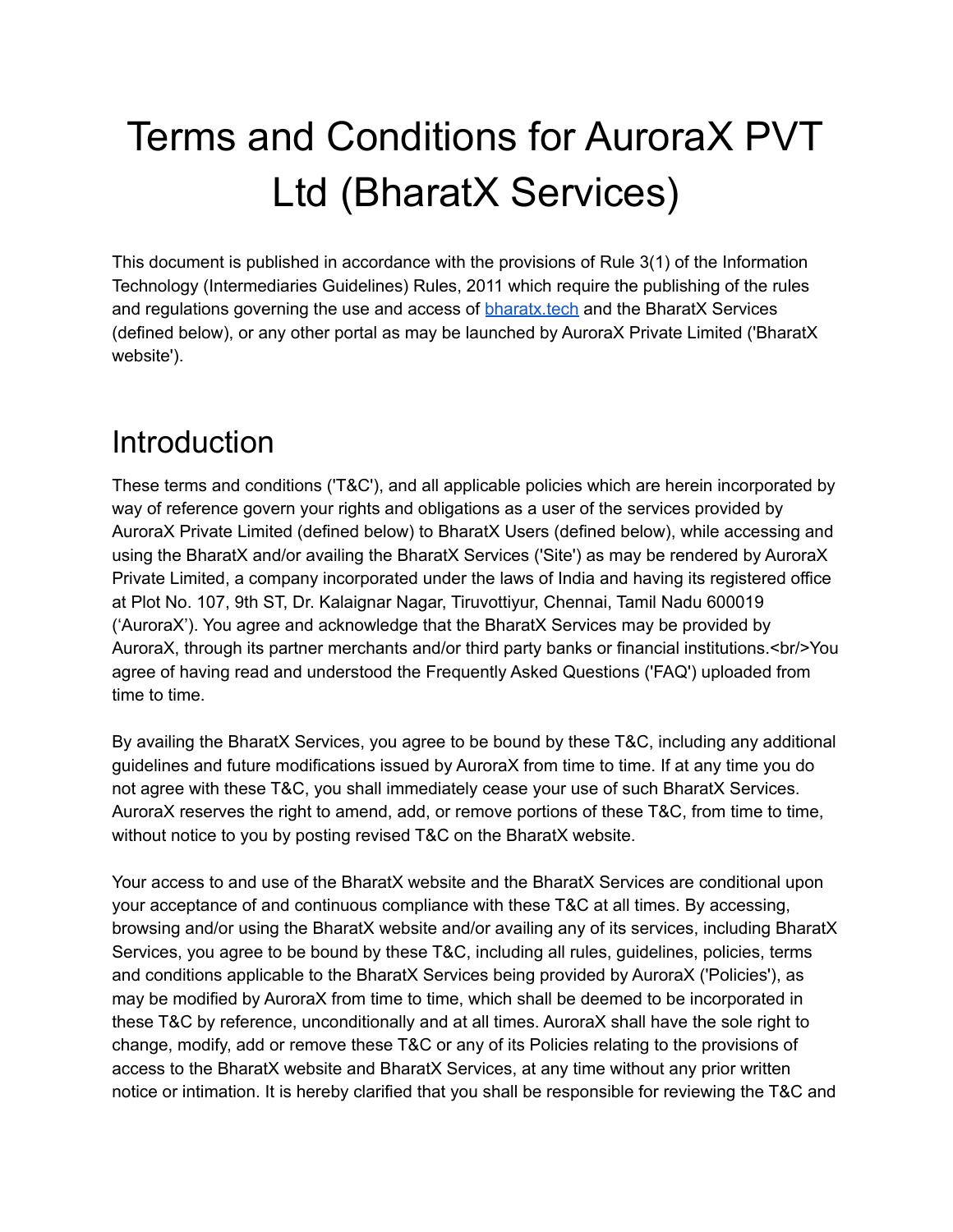Policies on the BharatX website periodically and keep yourself updated with any change in the T&C and Policies. In fact, BharatX Users should periodically review this page for the latest information on our T&C and Policies. Once posted, those changes are effective immediately, unless stated otherwise. Continued access or use of the Services constitutes your acceptance of the changes and the amended T&C and Policies. However, if you do not agree with the changes, please do not continue to use the Services or submit Information to us.

## User Eligibility

The access to the Site is only available to persons who are competent to enter into legally binding contracts under the Indian Contract Act, 1872. Any person who shall be considered as incompetent to contract as per the provisions of the Indian Contract Act, 1872, including minors, un-discharged insolvents, etc., are not eligible to use the BharatX website and/or the BharatX Services. If you access Site or use BharatX Services, you, as a BharatX User, represent to AuroraX that at least of 18 years age and are competent to enter into legally binding contracts under the Indian Contract Act, 1872.

For accessing the Site and using BharatX Services, you, as a BharatX User, further represent to AuroraX that you are an Indian National having tax residency in India. You also represent and assure AuroraX that you are not a tax resident of the USA or any other country.

It is hereby clarified that AuroraX reserves the right to provide the BharatX Services to only those users who are both competent to enter into legally binding contracts, have made the representations as provided above, and also qualify under the internal policy(s) for the same determined solely by AuroraX from time to time ('BharatX User'/ 'you'/'your'). AuroraX shall have the sole right to change, modify, add or remove, in whole or in part, its internal policy(s) in relation to the provision of the BharatX Services of AuroraX, at any time without any prior written notice or intimation to the BharatX Users and AuroraX shall have the right to not entertain any requests in relation to the same, from the BharatX Users towards such BharatX Services, without assigning any reason.

You hereby authorize AuroraX to register you with AuroraX in order to avail the BharatX Services, other features and products offered by AuroraX. Accordingly, in the event a BharatX User is not already registered with AuroraX in relation to the other services rendered by AuroraX or does not have a BharatX Account (defined below), AuroraX is authorized to register such BharatX User, by creating the BharatX User's account with AuroraX in relation to the BharatX Services, offered by AuroraX ('BharatX Account'). You cannot avail the BharatX Services unless you have an existing BharatX Account. It is hereby clarified that all terms and conditions in relation to creation and use of the BharatX Account as specified on the BharatX website shall be applicable in addition to these T&C.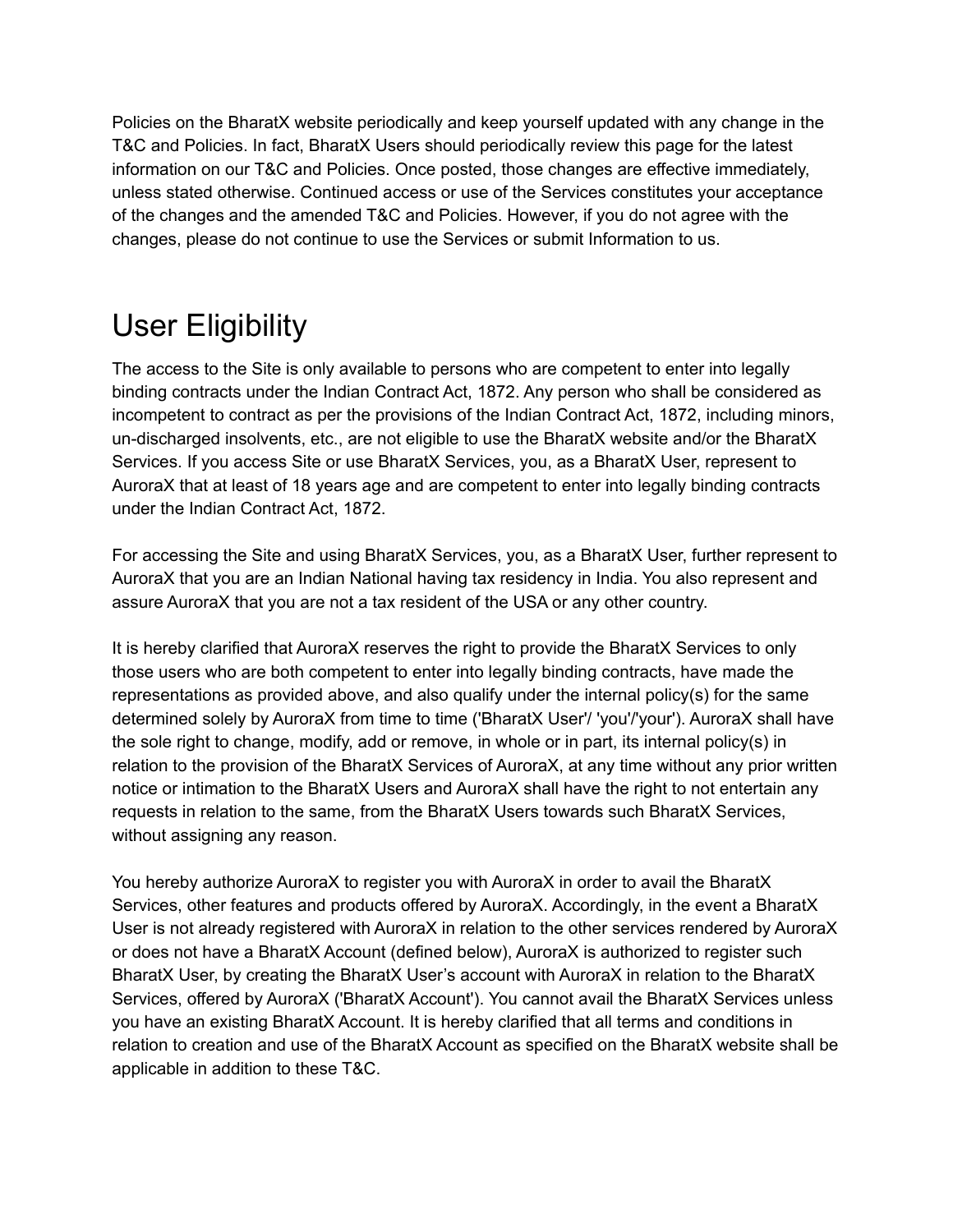## BharatX Services

AuroraX provides to the BharatX Users (i) option for payment facilitation services for purchase of product or service on specific merchant websites or outlets ('Partner Merchant'), wherein the BharatX User shall be provided can opt for a checkout transaction processing at Partner Merchant websites and providing invoicing services and payment management systems in relation to the purchase of products or services from the Partner Merchant; and/or (ii) option to a BharatX User to transfer funds into the BharatX User's verified bank account (iii) Partner Merchant checkout option which can be availed by the BharatX User and make the payment on instalments, on the terms and conditions that may be accepted by the BharatX User from time to time (above options jointly and severally known as 'BharatX Services'). It is clarified that AuroraX reserves the right to BharatX service to any BharatX User in whole or in part.

In order to render the BharatX Services, AuroraX may partner with the Partner Merchant, third party banks or financial institutions and such other entities ('Financial Institutions') as may be determined by AuroraX, in its sole discretion.

The BharatX User availing the BharatX Services shall be entitled to make payment of the purchase price of the products, subject to monetary limited specified by AuroraX or the amount approved and transferred into the BharatX User's / Partner Merchant's bank account, as the case may be, ('Transaction Amount'). AuroraX reserves the right to amend such monetary limit/ approve or reject funds in case of option as applicable to each BharatX User, at its sole discretion, for any reason whatsoever.

The BharatX User hereby agrees and acknowledges that the payment of the Transaction Amount shall be made by the BharatX User, to AuroraX, who is authorised by the Partner Merchant and/or third party banks or financial institutions to collect the Transaction Amount, on behalf of the Partner Merchant and/or third party banks or financial institutions, as the case may be, in the manner specified by AuroraX. By availing the BharatX Services, you authorize AuroraX or its authorized representatives to collect the Transaction Amount from you, on behalf of the Partner Merchant and process, facilitate and remit the payments to the Partner Merchant selling the products.

Once the BharatX User becomes eligible to avail BharatX Services and is selected and approved by AuroraX, the BharatX Services option for transfer of funds into the BharatX User's/ Merchant's bank account as the case may be.

Upon selection of the BharatX Service option on the Partner Merchant's platform by the BharatX User, the BharatX User will be required to complete the transaction(s) through one of the methods of authorization prescribed by AuroraX from time to time, including but not limited to entering the one-time password issued by AuroraX to such BharatX User to complete the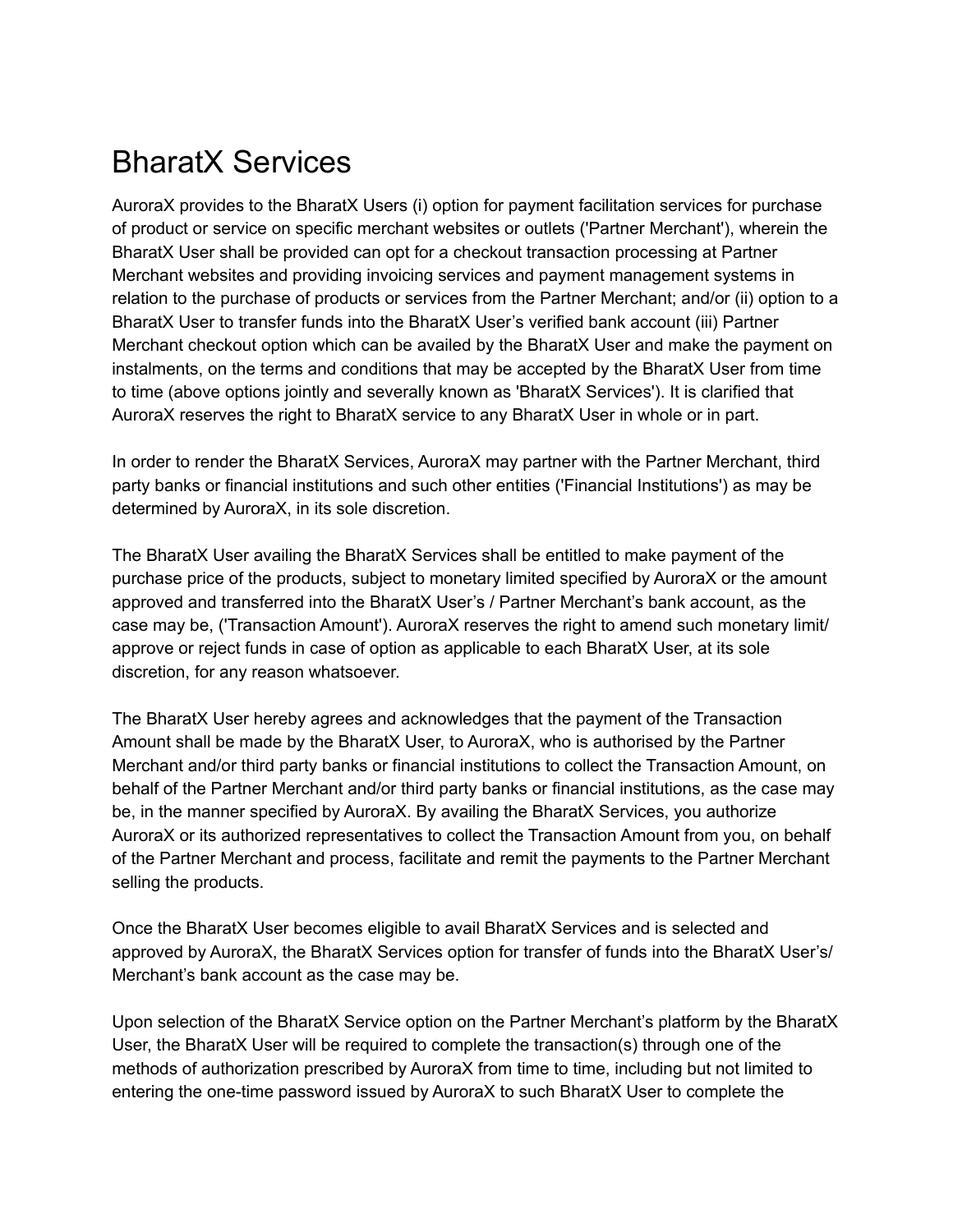transaction ('Authentication Process'). Completion of the Authentication Process, shall effectuate the transaction vis-à-vis the Partner Merchant or the Partner Merchant and the financial partner, as the case may be and the transaction shall be deemed completed and the BharatX User hereby authorises AuroraX to deduct such Transaction Amount from his/her BharatX Account upon completion of the Authentication Process. For provision of the option of transfer of funds into the BharatX User's bank account, the BharatX Users KYC will be collected and/or validated; bank account for credit of BharatX approved amount and repayment thereof, will be linked once the BharatX User accepts the credit agreement between BharatX User and the Financial Institution (defined below) and AuroraX, and allied terms and conditions governing such credit. Upon completion, the funds will be transferred into the BharatX User's/Merchant bank account. The BharatX User hereby authorises AuroraX to deduct such Transaction Amount from his/her BharatX Account or BharatX User's Bank account in which the Transaction amount was credited. The BharatX User shall ensure that true and correct details are furnished to AuroraX including all information required for the account opening process and the KYC process and such or other information, details and clarifications that AuroraX may require from time to time.

BharatX User understands and agrees that, pursuant to the provisions under applicable laws, approvals/permissions, and policies of AuroraX and Financial Institutions, AuroraX may be (either by itself or through authorised third party) required to collect physical certified true copies of account opening documents/KYC documents/payments etc from the BharatX User. BharatX User agrees and consents to cooperate and provide all the relevant data / documents etc. for the purpose of verification and account opening.

The details pertaining to the Authentication Process or KYC collection/verification and linkage to bank account shall be issued by AuroraX and shall be sent to the BharatX User and you hereby you consent to receive communications, notices and information from us electronically, whether sent by e-mail or other electronic means. You hereby consent and agree that any pin, password etc. issued by AuroraX, shall be used or undertaken, as the case may be, only by you, that they shall not be disclosed by you to any third party and that you shall take all such steps, including deleting/destroying all records of pin, password etc. issued by AuroraX, to ensure that such unauthorised disclosure of the same is prevented. You agree to immediately notify AuroraX of any unauthorized use of your pin, password etc. issued by AuroraX or any other breach of security. It is hereby clarified that AuroraX will not be liable for any loss, damage or other liability arising from your failure to comply with these provisions or from any unauthorized access to or use of the pin, password etc. issued by AuroraX. In the event of any dispute between 2 (Two) or more parties as to ownership of a particular OTP or any other form of authentication (as may be specified by AuroraX), you agree that AuroraX will be the sole arbiter of such dispute, at its sole discretion and that AuroraX's decision (which may include termination or suspension of any account subject to dispute) will be final and binding on all parties.

You hereby acknowledge and agree that you shall be solely responsible for immediately notifying AuroraX of any change in the email address and/or mobile number registered with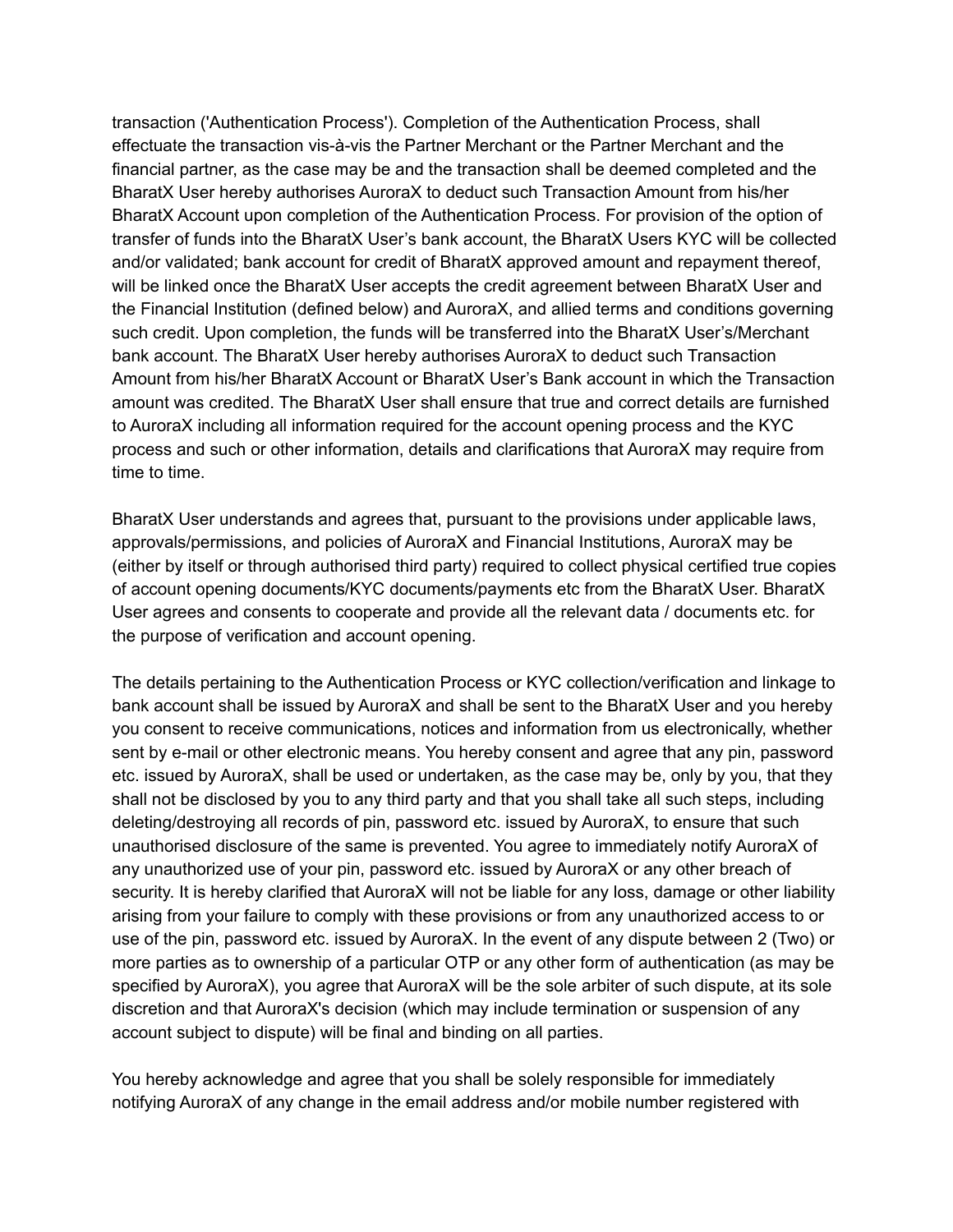AuroraX. You further acknowledge and agree that you shall be solely liable for any losses, disputes and/or fraudulent transactions undertaken on a Partner Merchant platform due to your failure in complying with this Clause or any other reason and AuroraX shall have no liabilities in this regard.

You hereby acknowledge that you are solely responsible for the transactions / payments made for the products/ services purchased by you, by entering the pin, password etc. issued by AuroraX to you. You consent and agree to not revoke such transactions at any time. You hereby acknowledge that other than pin, password etc. issued by AuroraX, entered by you for a particular transaction, AuroraX has no obligation, responsibility or liability to verify the transactions authenticated and/or authorised by you or your payment instructions.

You hereby appoint BharatX Inc and ADVANCE INTELLIGENCE TECHNOLOGY INDIA PRIVATE LTD as my authorized agents/representatives for collection of my Credit Information Report. You hereby give my free consent and authorize BharatX Inc and ADVANCE INTELLIGENCE TECHNOLOGY INDIA PRIVATE LTD. by providing my personal information to obtain my Credit Information Report and Credit Score from Equifax Credit Information Services Pvt.Ltd. ("Equifax") for the purpose of risk assessment and credit underwriting and not for any other purpose.

You hereby appoint BharatX Inc and ADVANCE INTELLIGENCE TECHNOLOGY INDIA PRIVATE LTD as my authorized agents/representatives for collection of my Credit Information Report. You hereby give my free consent and authorize BharatX Inc and ADVANCE INTELLIGENCE TECHNOLOGY INDIA PRIVATE LTD. by providing my personal information to obtain my Credit Information Report and Credit Score from Experian Credit Information Services Pvt.Ltd. ("Experian) for the purpose of risk assessment and credit underwriting and not for any other purpose.

You hereby agree and acknowledge that AuroraX has been authorized by the Partner Merchant and/or third party banks or financial institutions, as the case may be, to collect the Transaction Amount, on behalf of the Partner Merchant and/or third party banks or financial institutions, as the case may be and you shall be liable to pay to AuroraX the Transaction Amount. In this regard, you hereby agree and acknowledge that upon authentication and completion of transactions, AuroraX shall raise a statement on the BharatX User pertaining to the transactions undertaken by the BharatX User through BharatX Services ('Statement Amount') specifying details pertaining to the timelines and manner in which the Statement Amount is required to be repaid by the BharatX User ('Statement') to AuroraX by e-mail/SMS/any other medium as identified by AuroraX from time to time. You, however, hereby agree, acknowledge and confirm that AuroraX shall not be liable under any circumstances whatsoever in relation to non-delivery and/or delay in receipt of the Statement whether by e-mail/SMS/any other medium as may be identified by AuroraX, due to default / non-delivery / delay at the end of the third party(s) telecom service provider(s) and/or other service provider(s).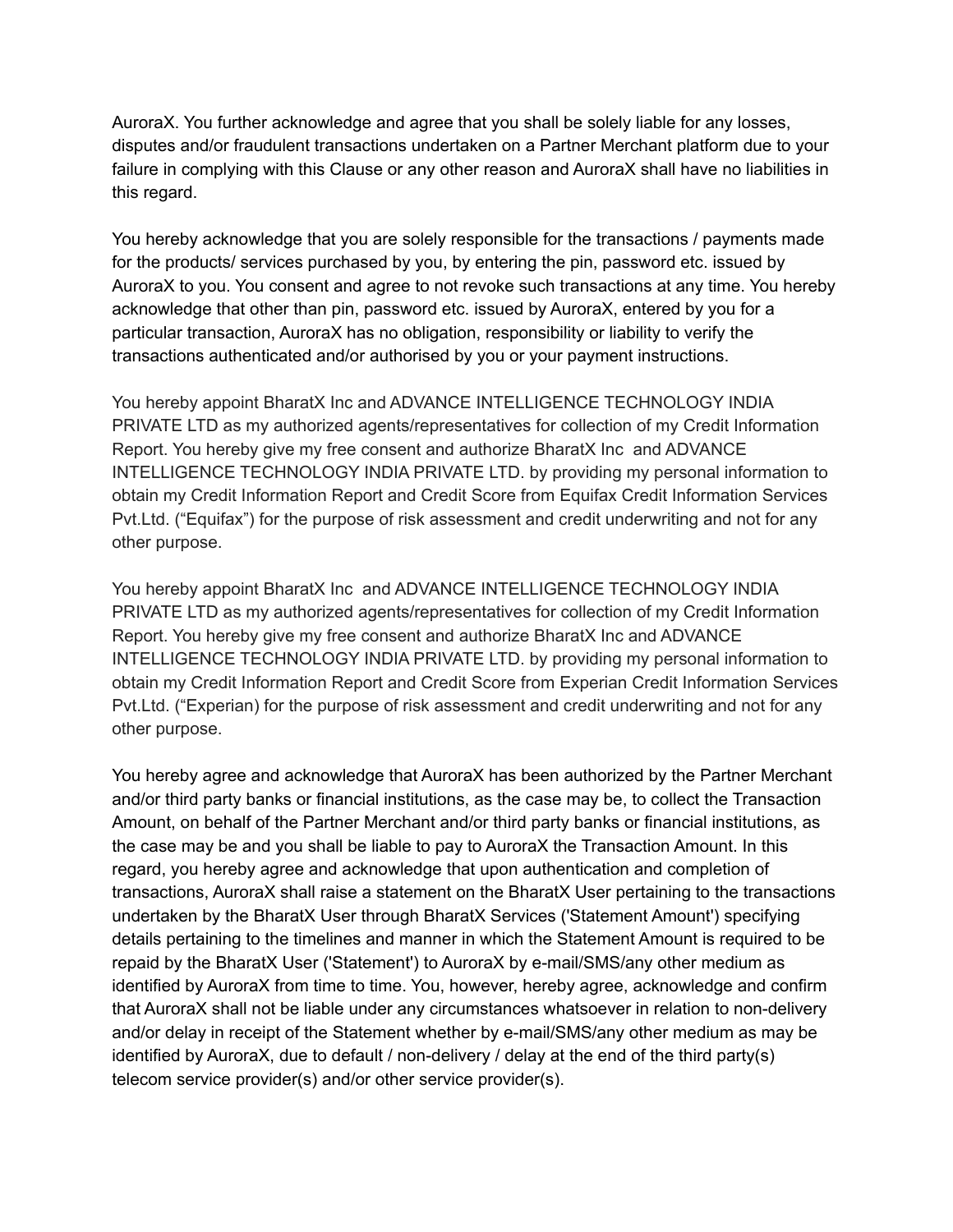It is hereby clarified that all products or services made available to a BharatX User through the Partner Merchant website are provided on an 'as is' and 'as available' basis, without any representations and warranties, express or implied by AuroraX. AuroraX does not make any representations pertaining to the information, content, products/services included on or delivery of the products/services or otherwise made available to a BharatX User through the Partner Merchant and only acts as an intermediary between the Partner Merchant and the BharatX User. You hereby further agree, acknowledge and confirm that AuroraX is not responsible in any way for the product/services purchased by you from the Partner Merchant and it is explicitly agreed by you that AuroraX will not in any way, under any circumstances whatsoever, be responsible or liable for products/services purchased by you from the Partner Merchant and/or in relation to any issue and/or dispute thereof. You hereby further agree, acknowledge and confirm that under the aforesaid circumstances your only recourse will be against the Partner Merchant and/or the Financial Institution and AuroraX will not be made a party to any such issue and/or dispute between yourself and the Partner Merchant/ Financial Institution as the case may be.

AuroraX shall have the right to not process a transaction through the BharatX Services, if AuroraX in its sole discretion determines that a transaction undertaken by a BharatX User is not authorised by such BharatX User or the transaction is not genuine or suspicious.

You hereby consent and agree to comply with guidelines, instructions, requests, etc., as maybe made by AuroraX or a Partner Merchant or third party banks or financial institutions, as the case may be or a payment system provider from time to time, in relation to the BharatX Services.

You hereby acknowledge and agree that AuroraX shall not be liable for failure of any transaction undertaken on the Partner Merchant platform for any reason whatsoever including but not limited to non-performance or omission or commission on the part of the Partner Merchant, deficiency of service and/or products delivered, technical errors on the Partner Merchant platform. You further acknowledge that AuroraX shall not be responsible, in any manner whatsoever, for any loss incurred by you for a failed / incomplete transaction undertaken by you using BharatX Services.

#### Payment

The BharatX User hereby undertakes and agrees to pay the Statement Amount as per the timelines specified in the Statement issued by AuroraX, in accordance with these T&C. The BharatX User hereby undertakes and agrees to pay the Statement Amount within the timelines specified by AuroraX.

The BharatX User shall have the option to pay the Statement Amount through the payment methods specified by AuroraX. You hereby further agree to not use any payment method other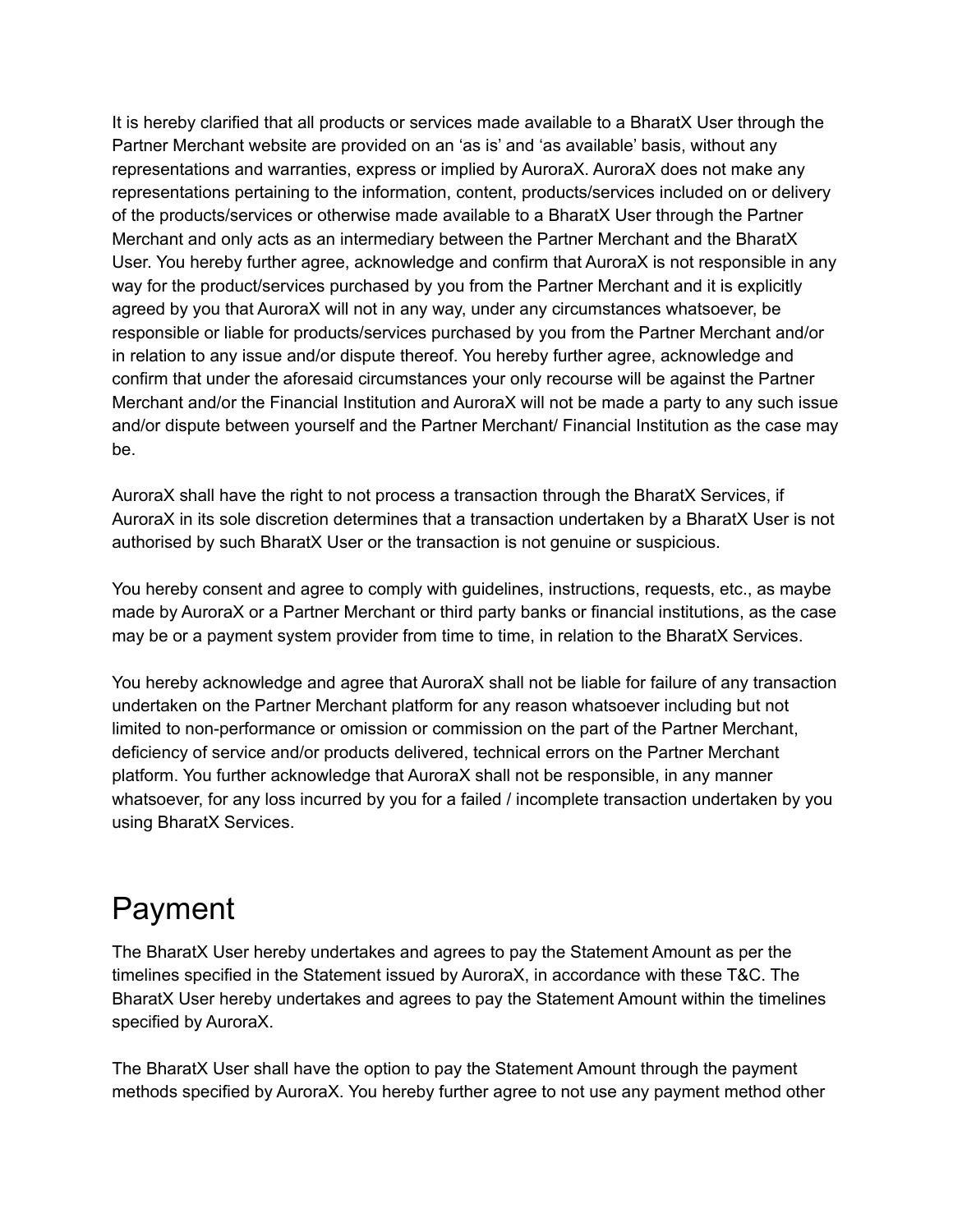than the payment methods prescribed and permitted by AuroraX for the purpose of paying the Statement Amount and/or any other amounts due and outstanding to AuroraX.

The BharatX User hereby acknowledges and agrees that the due date specified in the Statement for payment of the Statement Amount is the date by which Statement Amount should be credited to AuroraX's account. You hereby agree and acknowledge that you shall be solely liable for any delay caused in payment of the Statement Amount, due to the time taken for settlement and clearing of the Statement Amount from the account of the BharatX User to the AuroraX account.

AuroraX shall issue reminders to the BharatX User post issuance of the Statement in relation to the Statement Amount due and payable by such BharatX User. In the event the BharatX User fails to make the payments within the timelines specified in Statement, the BharatX User shall be issued a written reminder within three days post the due date. In the event you fail to make the payments within the period specified in such written reminder, AuroraX shall send you final intimation in writing informing you regarding the amounts so due and the steps AuroraX shall take to realise the same from you on behalf of the Partner Merchant ('Final Payment Reminder').

In this regard, you hereby agree and acknowledge that in the event the Statement Amount is not credited to AuroraX's account by the payment date specified in the Statement, AuroraX shall have the right to impose of penalty of upto 18 % per day of the Statement Amount for each day till such Statement Amount is credited to AuroraX's account. You hereby undertake that you will not raise any objections against any imposition of penalty. AuroraX may at its sole discretion waive such penalty imposed on the BharatX User.

You hereby consent and agree that AuroraX, acting on behalf of the Partner Merchant and/or the third party bank or financial institution, shall realise or set-off the Statement Amount from you by any 1 (One) of the following methods – Setting off the amounts due against any amounts lying in your BharatX Account; and/or By charging / debiting any other payment instrument (like a designated credit card account or a designated debit card account), held under your name; and/or By debiting your bank account in which Transaction amount was credited; and/or Engaging any person(s), at your sole risk and cost, to collect the amounts due from you. In this regard, you hereby agree to undertake all necessary actions, as maybe requested by AuroraX and provide your consent for any deductions to be made in accordance with this Clause.

You hereby acknowledge and agree that AuroraX may share any and/or all the information provided by you to AuroraX to any service provider, financial institution and/or Governmental instrumentality for the purpose of providing the BharatX Services, including but not limited to realise the amounts due and payable to AuroraX by you/a BharatX User in relation to the BharatX Services. Similarly AuroraX also reserves the right to pull information from any service provider, financial institution and/or Governmental agency for the purposes of offering services. Further, AuroraX may share any and/or all the information provided by you to AuroraX to any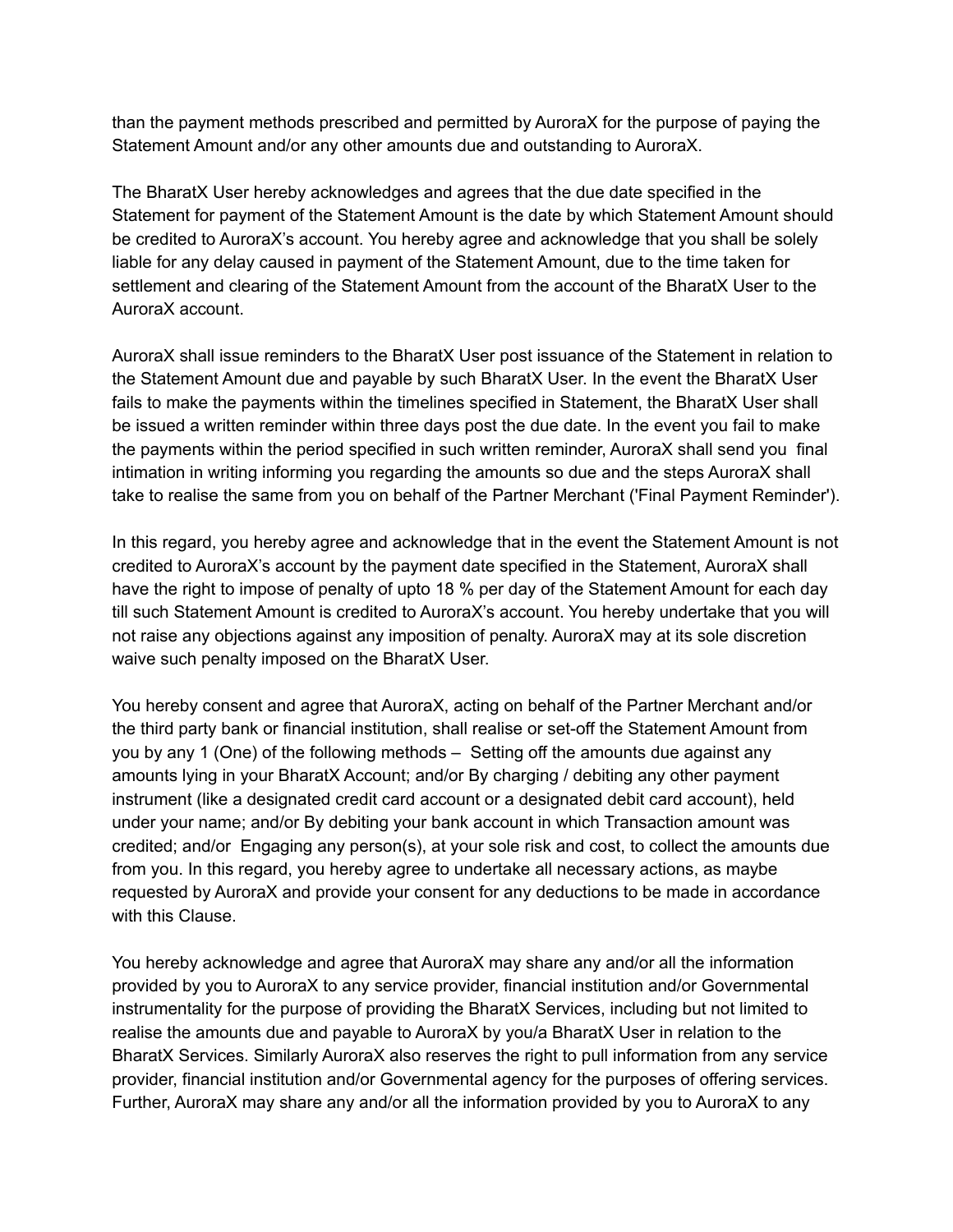third party including any agency or bureau in relation to your default payment status and default in meeting your obligations in the manner contemplated in these T&C.

In the event a BharatX User fails to pay the Statement Amount, AuroraX shall have the right to suspend the BharatX Account of such BharatX User and notify the Partner Merchant and third part banks/ financial institutions, as the case may be, regarding the suspension of the BharatX Account of such BharatX User and take any other legal recourse against you.

#### Submission of Personal Information

You agree that the personal information such as name, address, contact number, KYC details, etc. ('Personal Information') you provide to AuroraX upon registration and at the time of availing the BharatX Services and at all other times will be true, accurate, current and complete. You agree to maintain and update the Personal Information and to keep the Personal Information true, accurate and complete.

If you provide any Personal Information that is untrue, inaccurate, not current or complete, AuroraX has the right to suspend or terminate your BharatX Account created on the BharatX website and refuse any and/or all use, either present or future, of the services of AuroraX, including BharatX Services, or any portion thereof. It is hereby clarified that AuroraX shall not be liable in any manner whatsoever for any loss or damage incurred by a BharatX User or any dispute initiated by or against a BharatX User, due any untrue, inaccurate, not current or incomplete Personal Information provided by such BharatX User.

You hereby agree that the Personal Information provided by you to AuroraX at the time of registration on the BharatX website shall be collected, stored, analysed and used by AuroraX for the purpose of providing you efficient access to the Site, BharatX Services, and other features, products and services offered by AuroraX. You hereby agree, acknowledge and grant your consent to AuroraX to further use and share the Personal Information and other personal details, as may have been disclosed by the BharatX User to the Partner Merchants and third party service providers engaged by AuroraX and you hereby confirm that you have no objection to receive promotional offers, deals, marketing material, promotional material and any other form of communications from AuroraX and/or the Partner Merchant in such form as may be determined by AuroraX in its sole discretion, including electronic communications. You hereby agree, acknowledge and accept the BharatX Privacy Policy and that your Personal Information will be handled by AuroraX in accordance with the BharatX Privacy Policy. In case of any discrepancy between the terms of this T&C and the BharatX Privacy Policy pertaining to handling, processing, using, sharing, disclosing, etc. of your Personal Information, the terms of the Privacy Policy shall prevail.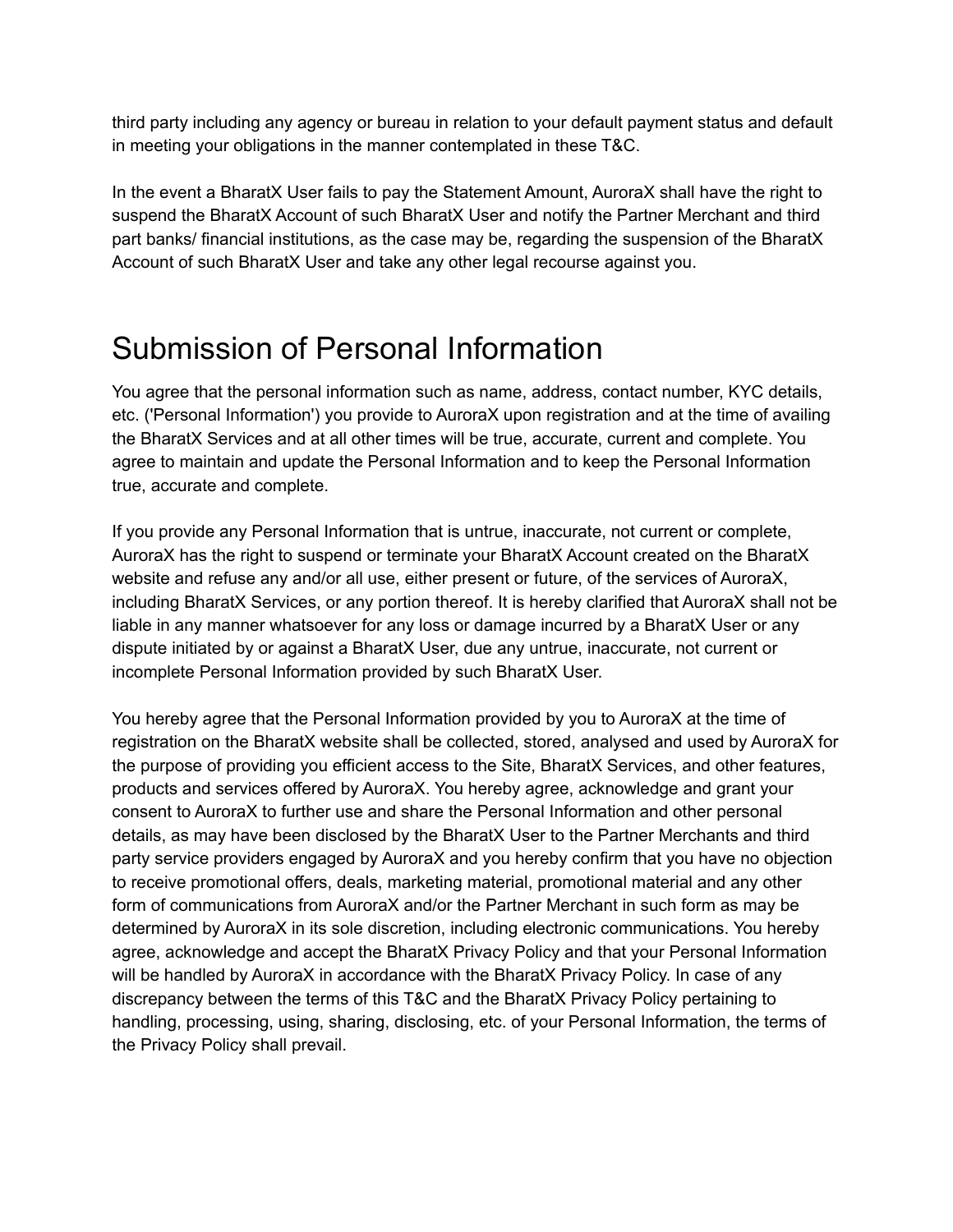You further agree that such Personal Information may be displayed, automatically or otherwise, upon logging into your BharatX Account and/or initiating any transaction on the Partner Merchant website. Please note that your information, including Personal Information and information required to service your BharatX Account, is readily available on the BharatX website and only viewable by you by logging on to the BharatX website.

It may be noted that AuroraX handles all such information including Personal Information in accordance with the provisions of the applicable law as may be applicable from time to time and only for the duration lawfully required, thereunder.

You hereby specifically agree that you shall, at all times, comply with the requirements of the Information Technology Act, 2000 as also rules, regulations, guidelines, byelaws and notifications made thereunder.

You hereby authorise AuroraX to request for additional information/documentation, at any time, in order to verify that the information provided by you is accurate and complete. In order to allow your continued and uninterrupted use of the BharatX Services, AuroraX shall request from time to time, for additional information/documentation from you, in order to be in conformity with know your customer (KYC) requirements as per applicable laws. You agree to provide AuroraX with such additional information/documentation, as is required by AuroraX at any time, to verify the accuracy and completeness of the information provided by you and its conformity with the said KYC requirements.

#### Cancellations and Refunds

In the event of cancellation or refunds in relation to a transaction undertaken by BharatX User using BharatX Services, such BharatX User will continue to be liable for paying the Statement Amount to AuroraX within the timelines specified by AuroraX.

You hereby undertake and agree to pay the Statement Amount, within the timelines specified, irrespective of cancellation/refund of a transaction.AuroraX hereby undertakes and agrees, that in the event of a cancellation/refund request being made by a BharatX User in accordance with the terms of the Partner Merchant website, the refunded transaction amount (less cancellation charges, if any) ('Refund Amount') shall be credited to the BharatX Account of such BharatX User, within the timelines agreed with the Partner Merchants and subject to availability of funds of the Partner Merchant.

You hereby acknowledge and agree that the Refund Amount can only be utilized by the BharatX User to make payments to AuroraX in the future against the use of the BharatX Services from time to time. It is hereby clarified that the BharatX User shall not have the right to transfer or withdraw the Refund Amount or use the Refund Amount in relation to any other services rendered by AuroraX. You hereby agree, acknowledge and confirm that the Refund Amount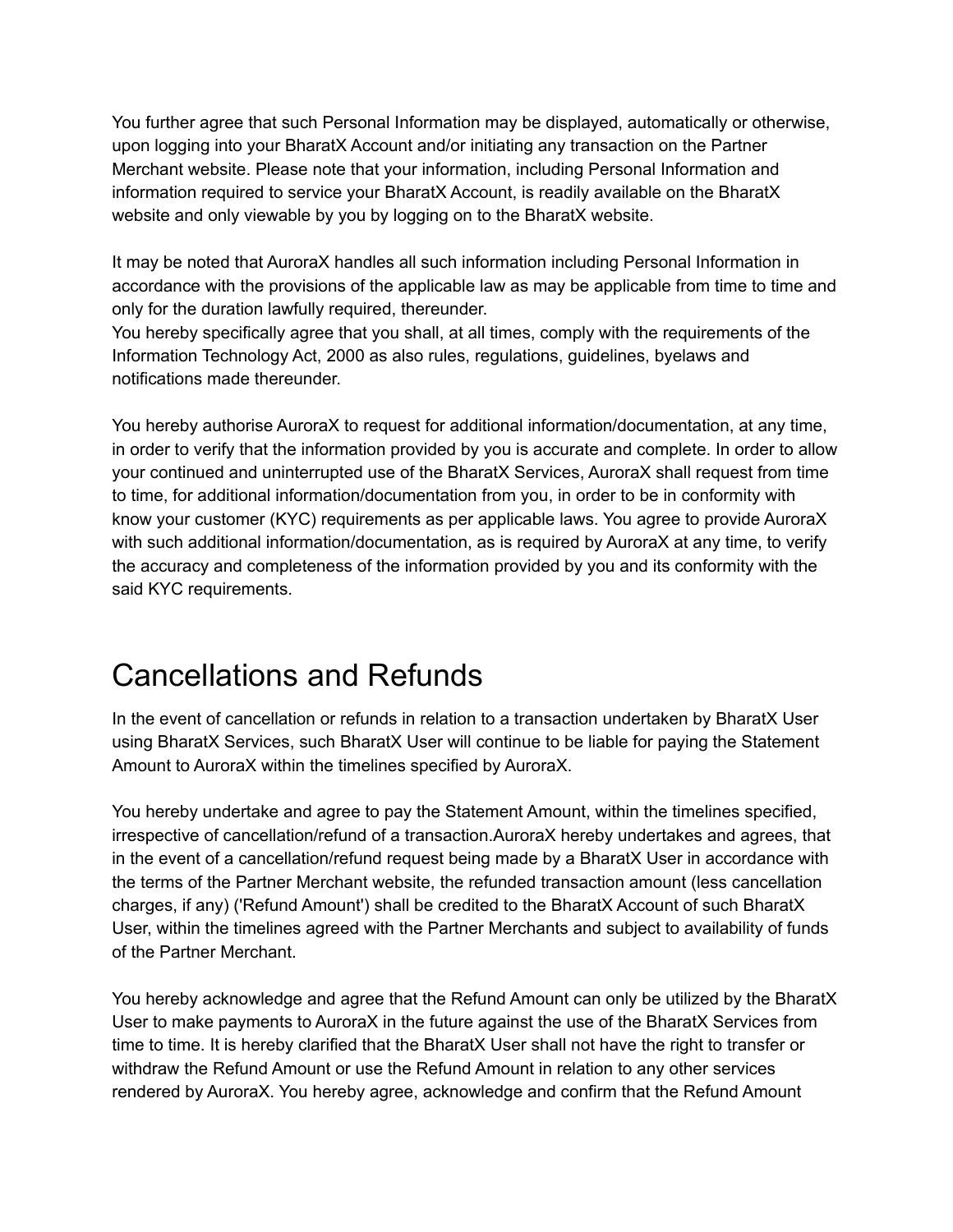may be credited to a designated bank account or a designated credit card account or any other designated financial account (other than your BharatX Account), solely at the discretion of AuroraX.

The BharatX User acknowledges that AuroraX's liability with respect to the BharatX Services shall be limited and shall be as per these T&C. AuroraX reserves the right, in its sole discretion and without assigning any reason, to exclude certain BharatX Users from availing the BharatX Services in the future.

The BharatX User agrees and confirms that the sole and exclusive responsibility and obligation of AuroraX is to ensure that the BharatX Services are being provided in compliance of all applicable laws, rules and regulations.

## Limitation of Liability

The BharatX User acknowledges that the BharatX Website and the BharatX Services are being provided on a 'as is' basis and may be interrupted while browsing, transacting, using or uploading information on the Partner Merchant website and / BharatX Website. The BharatX Users further agree that AuroraX reserves the right to suspend the BharatX Services, forthwith without assigning any reason whatsoever, at the sole discretion of AuroraX.

The BharatX User agrees that, if it does not agree to the applicability of any of the T&C and the Policies contained herein or other Policies on the BharatX website, then the only remedy a BharatX User shall have will be to not use the BharatX Services and discontinue using its BharatX Account. However, till such time that the BharatX User uses the BharatX website and avails the BharatX Services it shall be deemed that the BharatX User agrees to and shall continue to adhere and abide by the T&C and the Policies.

The BharatX User agrees and confirms that the BharatX Services are being provided by AuroraX on a best efforts basis with all efforts to keep these valid and subsisting. AuroraX shall not in any manner be liable to a BharatX User for failure or delay in providing the BharatX Services.

You assume the entire risk of using the BharatX website and the BharatX Services. To the maximum extent permitted by applicable law, in no event shall AuroraX be liable to you for any special, incidental, indirect, punitive or consequential damages whatsoever (including, without limitation, damages of loss of goods or services, loss of business profits, business interruption, loss of information, or any other pecuniary loss) arising out of the use of, or inability to use or access of the BharatX website and the BharatX Services or for any security breach or any virus, bug, unauthorised intervention, defect, or technical malfunctioning of the website, whether or not foreseeable and whether or not AuroraX has been advised of the possibility of such damages,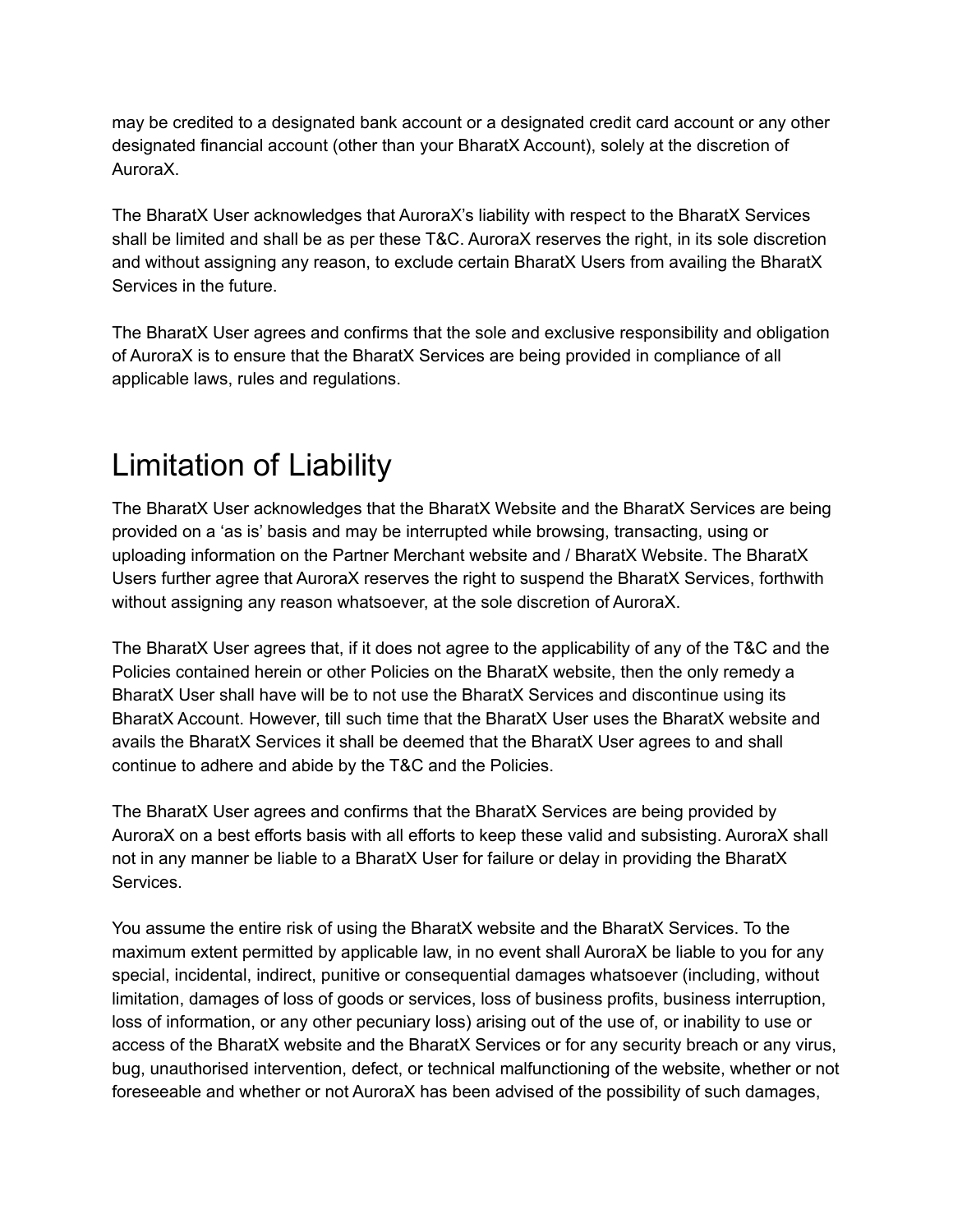or based on any theory of liability, including breach of contract or warranty, negligence or other tortious action, or any other claim arising out, of or in connection with, your use of, or access to, the BharatX website and the BharatX Services. Further, AuroraX shall not be liable to you for any temporary disablement, permanent discontinuance of the services by AuroraX or for any consequences resulting from such actions.

## **Termination**

AuroraX may forthwith terminate and/or suspend, in whole or in part, these T&C, the Policies, Site and/or the BharatX Services provided hereunder, for any reason including for reasons of breach of these T&C and/or any of the Policies on the BharatX website. Your sole right to terminate these T&C and the Policies is by deleting your BharatX Account. In the event of termination of these T&C by AuroraX or the BharatX User, the BharatX User shall be liable to pay the amounts due to AuroraX under the terms of this T&C, as per the Statement raised by AuroraX till the date of such termination.

## **Jurisdiction**

The courts at Chennai shall have exclusive jurisdiction over any disputes relating to the subject matter herein.

## **Notices**

All notices, requests, demands, waivers, complaints, queries and other communications required or permitted to be given hereunder in relation to the BharatX Services under these T&C, shall be emailed at support@bharatx.tech, if to AuroraX and if to BharatX User, it shall be to the address registered with AuroraX. Any other notices, requests, demands, waivers, complaints, queries and other communications arising out of any Partner Merchant's acts or omissions whatsoever, including but not limited to deficiency of service, quality, merchantability of products or services, shall be resolved between the BharatX User and the Partner Merchant only and AuroraX shall have no responsibility or liability whatsoever in this regard.

## Intellectual Property

The BharatX User acknowledges that AuroraX is the sole and rightful owner of the Intellectual Property and the BharatX User agrees not to register, use or file in its own name or in the name of any other person or company any trademarks same or similar or resembling in any manner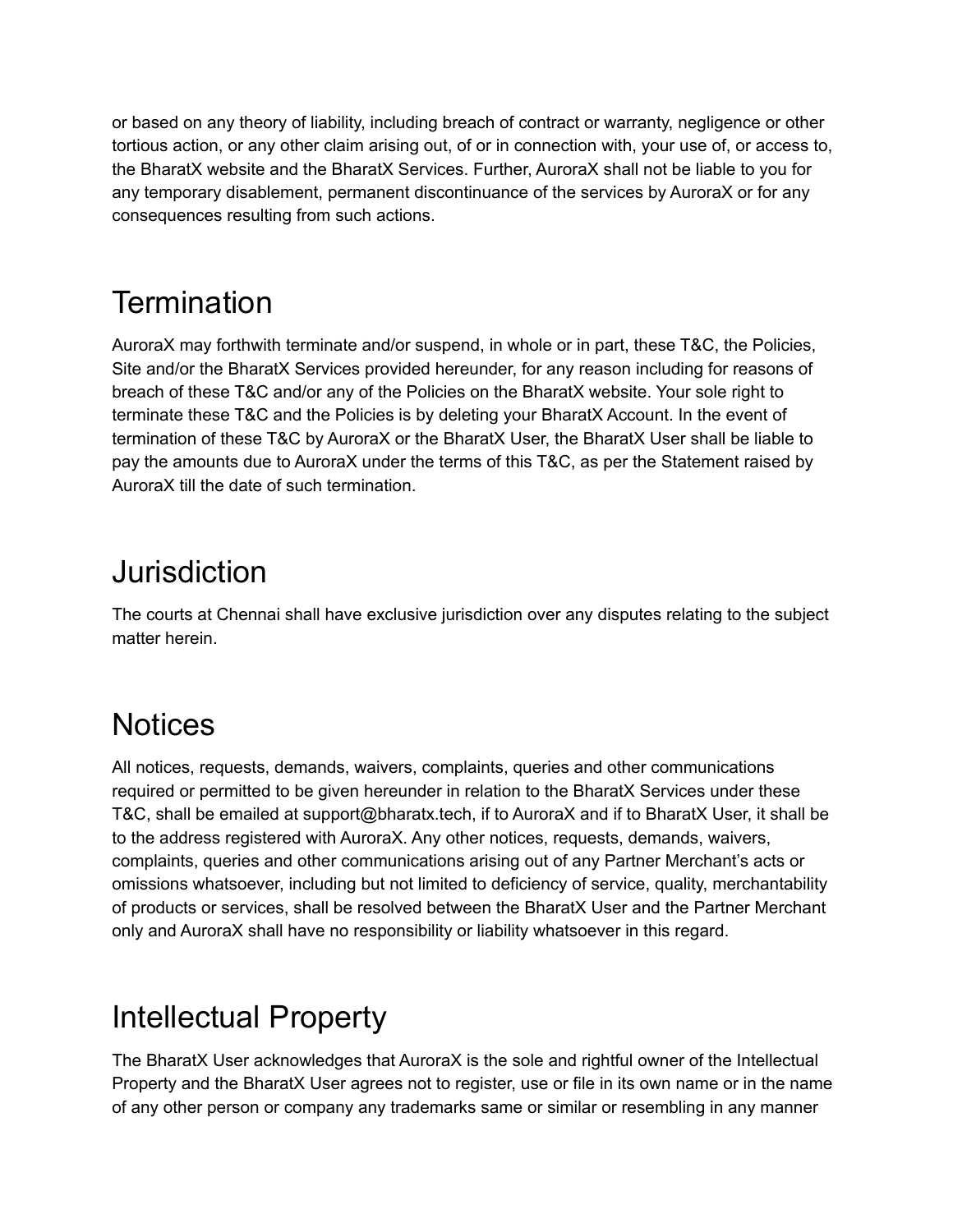the Intellectual Property and not to associate the Intellectual Property with its own business, except for the purpose as specified in these T&C. In this regard 'Intellectual Property' shall mean any and all property in any name, signature, word, letter, numeral or any combination thereof, software, Trademark, brand name, service mark, trade name, design, logo, know-how, trade secrets whether registered or not, belonging to AuroraX.

Nothing contained herein shall authorize a BharatX User to use, display or exploit the Intellectual Property rights of AuroraX without the prior written consent of AuroraX and all content on the BharatX website and BharatX Services is the copyright of AuroraX except for third party content and any link to third party websites.

The information provided on the BharatX website is intended, solely to provide general information for the personal use of the reader, who accepts full responsibility for its use. AuroraX does not represent or endorse the accuracy or reliability of any information, or advertisements contained on, distributed through, or linked, downloaded or accessed from any of the BharatX Services contained on BharatX website, or the quality of any products, information or other materials displayed, or obtained by you as a result of an advertisement or any other information or offer in or in connection with the BharatX Services provided through the online technology platform.

## Specified Terms of Use of BharatX Services for Purchasing Insurance Products

BharatX Users shall be eligible to use BharatX Services to purchase monthly renewable insurance policies sold by insurance companies, which have entered into arrangements with Partner Merchants to sell such insurance policies through Partner Merchant websites ('Insurance Product').

In order to facilitate the purchase of such Insurance Product by BharatX Users, AuroraX has entered into arrangements with non-banking financial institution (NBFC) which shall provide BharatX Users with credit facilities to enable the purchase of such Insurance Product available on the Partner Merchant website by BharatX Users through use of BharatX Services.

You hereby agree and acknowledge that in order to purchase the Insurance Product, you will be required to select the Insurance Product on the Partner Merchant website and upon selecting the Insurance Product, you may be required to submit a request application form and upload your 'know your customer' documents such as Aadhaar card and/or PAN card on the Partner Merchant website.

On submission of the request application form along with the 'know your customer' documents, you will be directed to the website of the insurance company selling the selected Insurance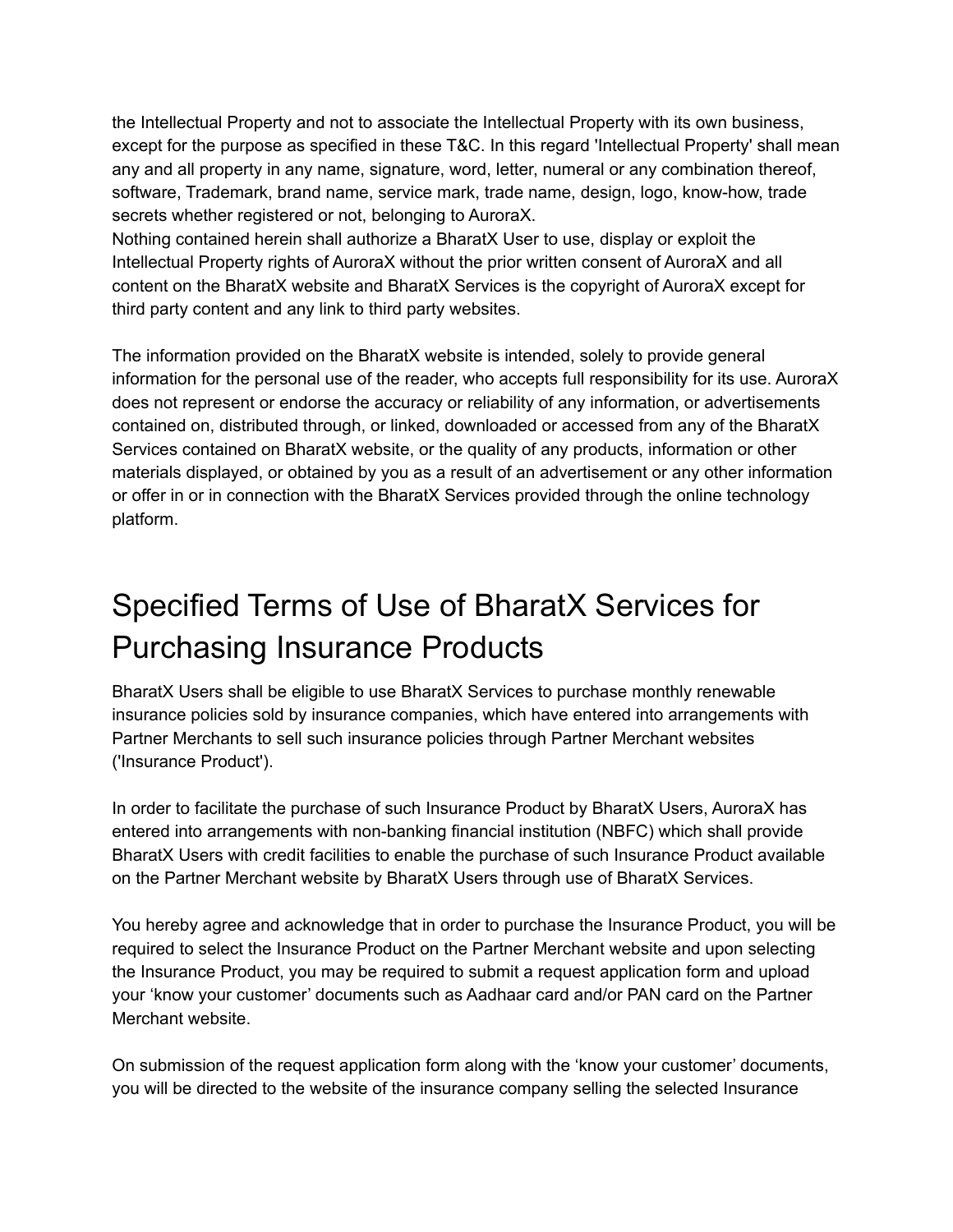Product and you shall have the option to purchase the Insurance Product using the BharatX Services.

You hereby agree and acknowledge that in order to purchase the selected Insurance Product, you will be required to sign, execute all such necessary documents including auto-debit authorization form as may be required by the insurance company to issue the Insurance Product to you, for debit of the amounts payable to the insurance company from your BharatX Account.

It is hereby clarified that the selected Insurance Product will be issued to you only on receipt of approval from the NBFC upon successful physical verification of your 'know your customer' documents.

You hereby agree and acknowledge that in the event you are not approved by the NBFC due to insufficient 'know your customer' documents provided by you, the transaction initiated by you shall be reversed to your BharatX Account and you will not be able to purchase the Insurance Product using BharatX Services.

You hereby agree and acknowledge that in relation to the insurance premium payable by you, your BharatX Account shall be funded by the NBFC on a monthly basis and such credits shall be added to your BharatX Account.

You hereby agree and acknowledge that you shall at all times make payments upon receipt of the Statement in accordance with the timelines specified by AuroraX in order to ensure that AuroraX can auto-debit the amount, on behalf of the insurance company, in relation to the Insurance Product from your BharatX Account in accordance with these T&C. In the event, the credits equivalent to the monthly premium amount are not available in your BharatX Account on the date of auto-debit, the Insurance Product purchased by you shall not be renewed.

You hereby agree and acknowledge that in the event any terms specified in these T&C are found to be contrary to the terms specified in this Clause 12, the terms detailed in Clause 12 shall override the other terms specified in these T&C in relation to purchase of Insurance Products by you.

#### General Terms

These T&C and/or Policies may be varied, amended or modified, in whole or in part, by AuroraX at any time without notice to the BharatX Users.

These T&C constitute a principal-to-principal relationship between AuroraX and the BharatX Users and do not attempt to create any agency relationship. The BharatX Services are being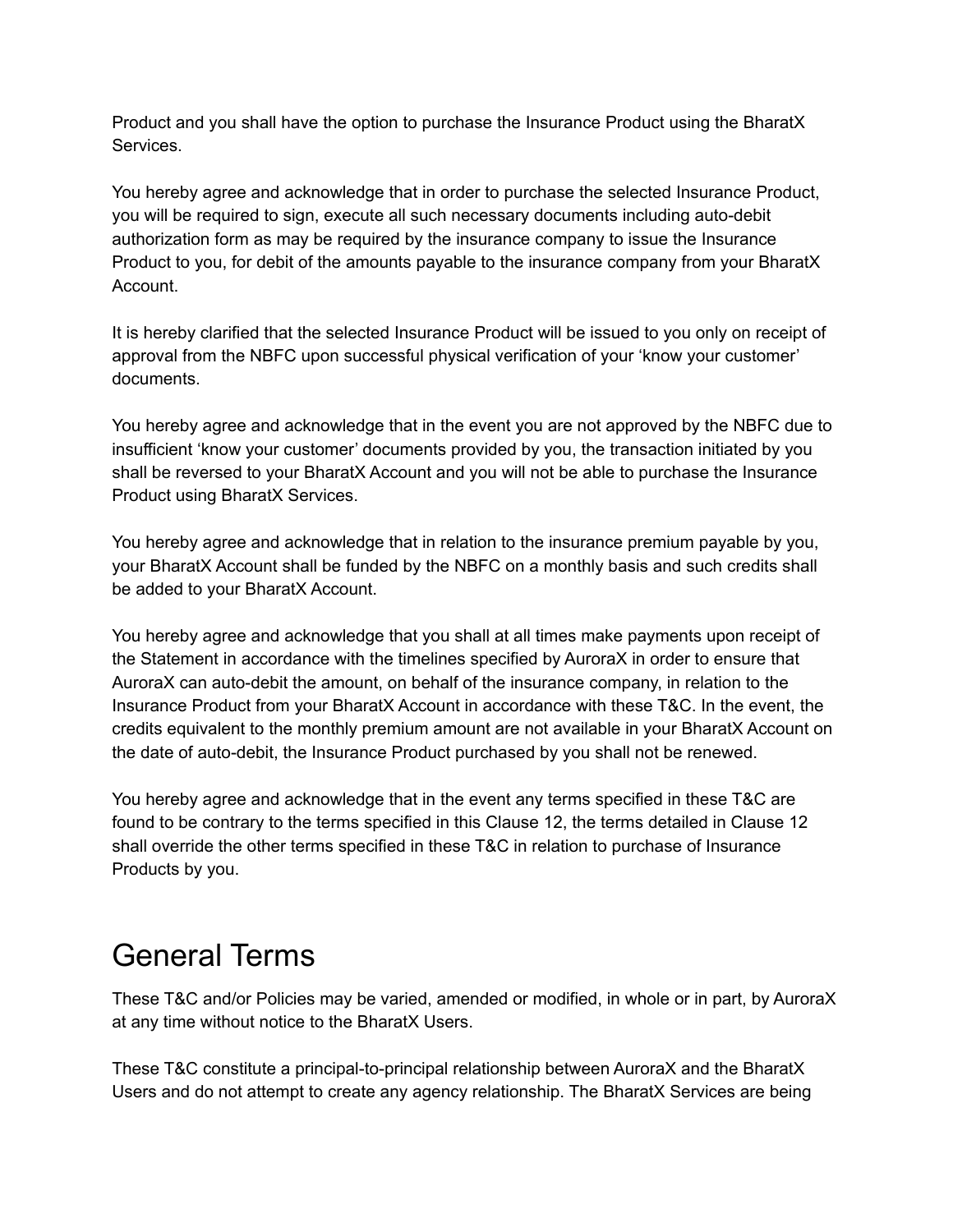rendered by AuroraX as an independent entity and nothing contained herein shall be deemed to create any association, partnership, joint venture or relationship of principal and agent or master and servant, or employer and employee between AuroraX and the BharatX Users hereto or any affiliates or subsidiaries thereof or to provide either AuroraX or the BharatX User with the right, power or authority, whether express or implied to create any such duty or obligation on behalf of the other party, i.e. either AuroraX or the BharatX User.

AuroraX may assign, in whole or in part, the benefits or obligations of these T&C to its associates of affiliates of other group company, or any other company, in circumstances including but not limited to pursuant to a restructuring or re-organization or demerger of its organization or operations causing a change in management or something of the nature. AuroraX shall not require approval or consent of the BharatX User, it can at its discretion provide an intimation of such assignment to the BharatX Users. However, the BharatX User shall not assign, in whole or in part, the benefits or obligations of these T&C, without the prior written permission of AuroraX.

AuroraX shall not be liable for its failure to perform under these T&C as a result of occurrence of any force majeure events like acts of God, fire, wars, sabotage, civil unrest, labour unrest, action of statutory authorities or local or central governments, change in laws, rules and regulations, affecting the performance of AuroraX, payment gateways or Partner Merchant.

Unless otherwise expressly stated, failure to exercise or delay in exercising a right or remedy, hereunder shall not constitute a waiver of the right or remedy or a waiver of any other rights or remedies, and no single or partial exercise of any right or remedy, hereunder shall prevent any further exercise of the right or remedy or the exercise of any other right or remedy.

The terms and provisions of these T&C, by their nature and content are intended to survive the performance hereof by any or all parties hereto shall so survive termination.

If any provision, hereunder becomes, in whole or in part, invalid or unenforceable but would be valid or enforceable if some part of that provision was deleted, that provision shall apply with such deletions as may be necessary to make it valid. If any court/tribunal of competent jurisdiction holds any of the provisions, hereunder unlawful or otherwise ineffective, the remainder shall remain in full force and the unlawful or otherwise ineffective provision shall be substituted by a new provision reflecting the intent of the provision so substituted.

The BharatX User warrants that it shall not directly or indirectly solicit for employment, nor offer employment to, nor enter into any contract of services with any person employed by AuroraX.

By clicking on the tab/button/ checkbox of 'BharatX' option or any other button/checkbox/confirmation of similar nature, or by the virtue of usage of Site and BharatX services or continued usage thereof, (i) you confirm that you are eligible under applicable law to contract (ii) you consent to conduct transactions, accept the T&C and Policies as displayed on